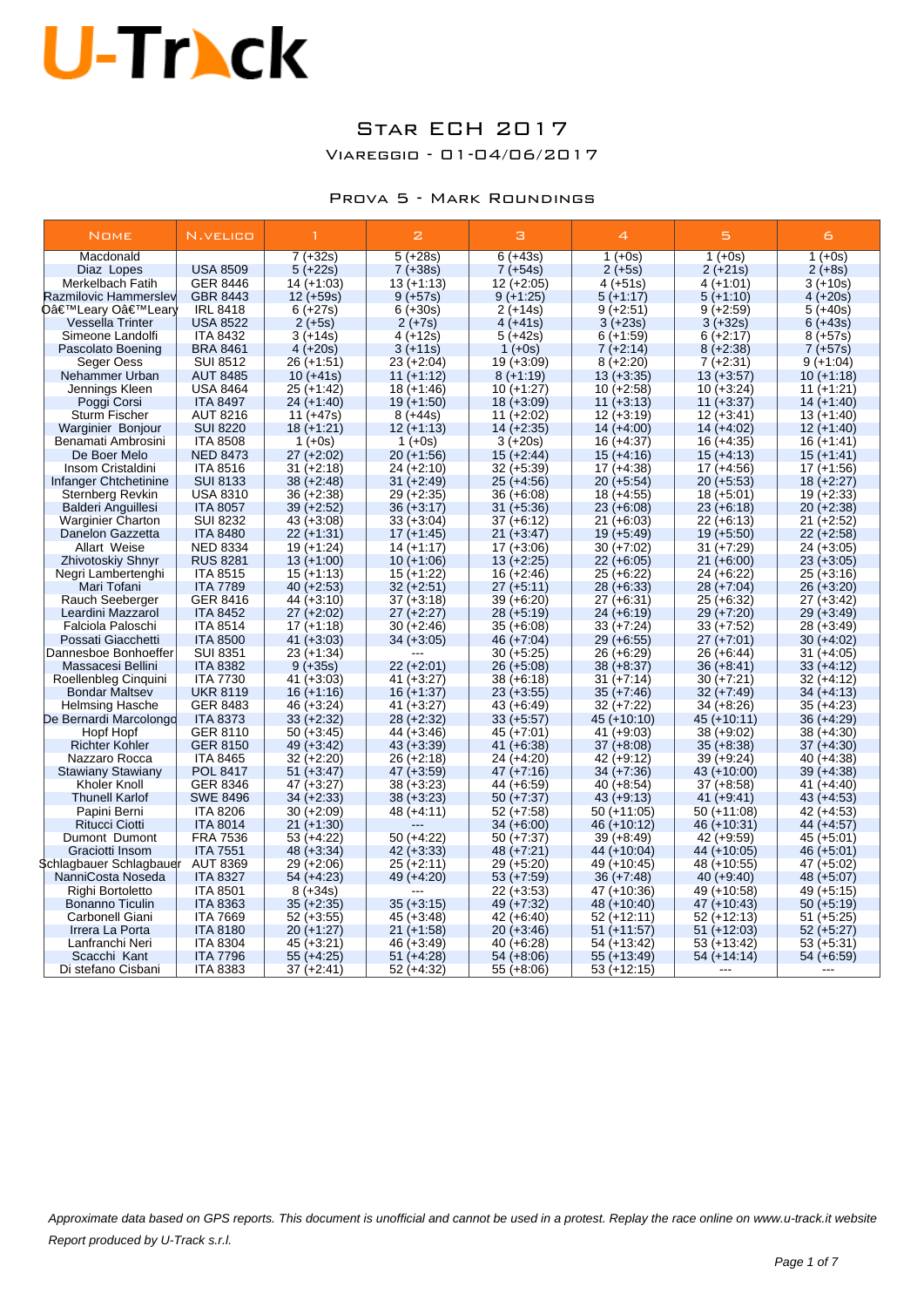Benamati Ambrosini Vessella Trinter Simeone Landolfi Pascolato Boening Diaz Lopes O'Leary O'Leary **Macdonald** Righi Bortoletto Massacesi Bellini Nehammer Urban Sturm Fischer Razmilovic Hammerslev Zhivotoskiy Shnyr Merkelbach Fatih Negri Lambertenghi Bondar Maltsev Falciola Paloschi Warginier Bonjour Allart Weise Irrera La Porta Ritucci Ciotti Danelon Gazzetta Dannesboe Bonhoeffer Poggi Corsi Jennings Kleen Seger Oess De Boer Melo Leardini Mazzarol Schlagbauer Schlagbauer Papini Berni Insom Cristaldini Nazzaro Rocca De Bernardi Marcolongo Thunell Karlof Bonanno Ticulin Sternberg Revkin Di stefano Cisbani Infanger Chtchetinine Balderi Anguillesi Mari Tofani Roellenbleg Cinquini Possati Giacchetti Warginier Charton Rauch Seeberger Lanfranchi Neri Helmsing Hasche Kholer Knoll Graciotti Insom Richter Kohler Hopf Hopf Stawiany Stawiany Carbonell Giani Dumont Dumont <sub>or</sub> NanniCosta Noseda Scacchi Kant

#### **PROGRESSION**



Macdonald Diaz Lopes Merkelbach Fatih Razmilovic Hammerslev O'Leary O'Leary Vessella Trinter Simeone Landolfi Pascolato Boening Seger Oess Nehammer Urban Jennings Kleen Poggi Corsi Sturm Fischer Warginier Bonjour Benamati Ambrosini De Boer Melo Insom Cristaldini Infanger Chtchetinine Sternberg Revkin Balderi Anguillesi Warginier Charton Danelon Gazzetta Allart Weise Zhivotoskiy Shnyr Negri Lambertenghi Mari Tofani Rauch Seeberger Leardini Mazzarol Falciola Paloschi Possati Giacchetti Dannesboe Bonhoeffer Massacesi Bellini Roellenbleg Cinquini Bondar Maltsev Helmsing Hasche De Bernardi Marcolongo Hopf Hopf Richter Kohler Nazzaro Rocca Stawiany Stawiany Kholer Knoll Thunell Karlof Papini Berni Ritucci Ciotti Dumont Dumont Graciotti Insom Schlagbauer Schlagbauer NanniCosta Noseda Righi Bortoletto Bonanno Ticulin Carbonell Giani Irrera La Porta Lanfranchi Neri Scacchi Kant

**Best progression: Warginier Charton (+22 posizioni)**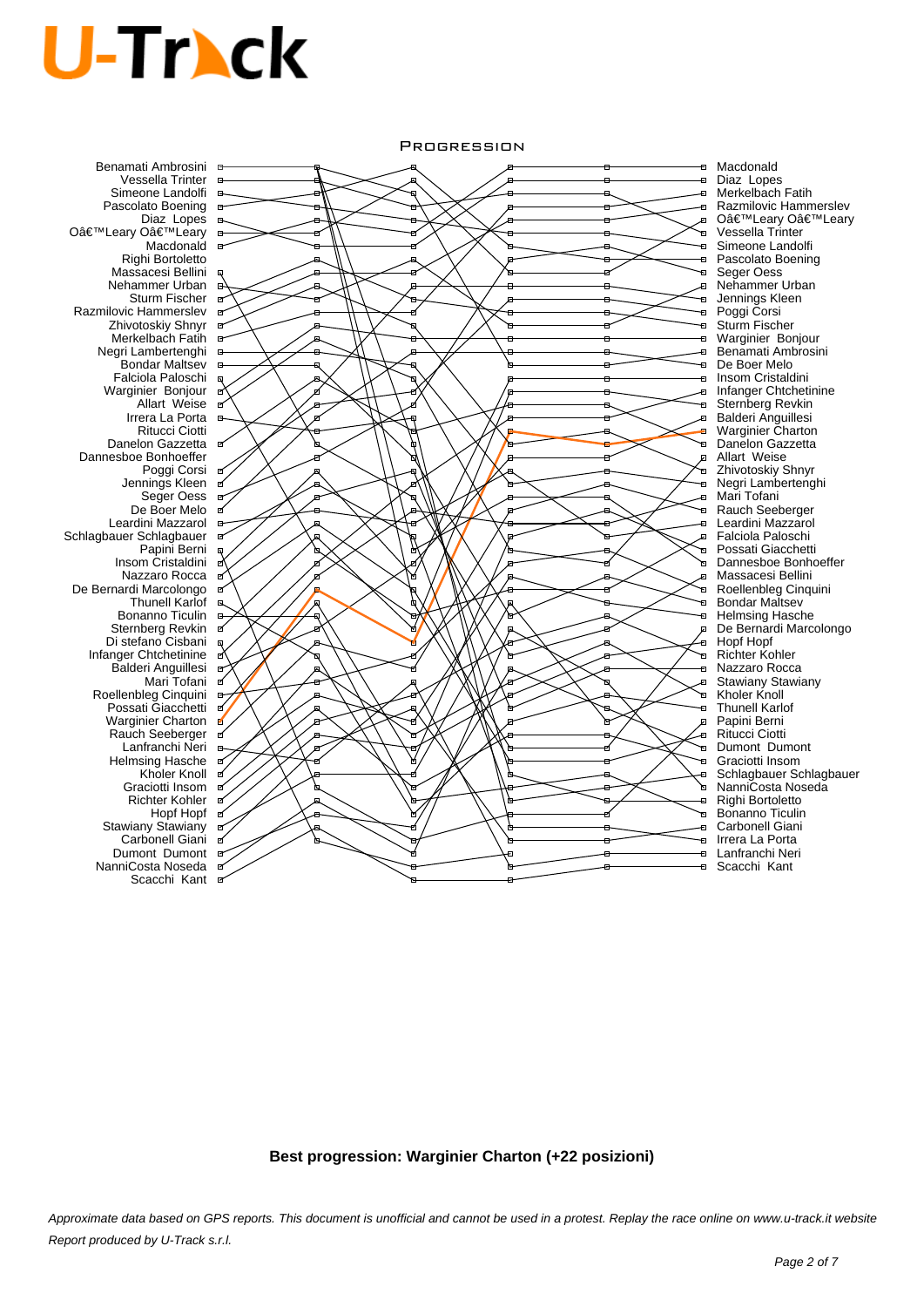## Star ECH 2017

Viareggio - 01-04/06/2017

#### Prova 5 - Leg number 1

| <b>NAME</b>                | <b>SAIL</b>                        | IN. POS | FIN. POS        | <b>DISTANCE</b>    | <b>TIME</b>    |                    | MEAN SPEED TACKS/JYBES |
|----------------------------|------------------------------------|---------|-----------------|--------------------|----------------|--------------------|------------------------|
| Benamati Ambrosini         | <b>ITA 8508</b>                    |         | 1               | 3.043 m            | 18:23          | 5,36 kt            | 4                      |
| <b>Vessella Trinter</b>    | <b>USA 8522</b>                    |         | $\overline{2}$  | 2.926 m            | 18.24          | 5,15 kt            | 6                      |
| Simeone Landolfi           | <b>ITA 8432</b>                    |         | $\overline{3}$  | 2.952 m            | 18:37          | 5,14 kt            | 6                      |
| Pascolato Boening          | <b>BRA 8461</b>                    |         | $\overline{4}$  | 2.958 m            | 18:41          | 5,13 kt            | $\overline{4}$         |
| Diaz Lopes                 | <b>USA 8509</b>                    |         | $\overline{5}$  | 2.943 m            | 18:41          | 5,10 kt            | 6                      |
| D'Leary O'Lear             | <b>IRL 8418</b>                    |         | $6\phantom{1}6$ | 2.999 m            | 18:47          | 5,17 kt            | $\overline{4}$         |
| Macdonald                  |                                    |         | $\overline{7}$  | 2.955 m            | 18:50          | 5,08 kt            | $\overline{8}$         |
| Righi Bortoletto           | <b>ITA 8501</b>                    |         | $\bf 8$         | 2.739 m            | 18:57          | 4,68 kt            | $\overline{7}$         |
| Massacesi Bellini          | <b>ITA 8382</b>                    |         | $\overline{9}$  | 2.784 m            | 18:55          | 4,77 kt            | $\overline{5}$         |
| Nehammer Urban             | <b>AUT 8485</b>                    |         | 10              | 2.876 m            | 18:42          | 4,98 kt            | 8                      |
| <b>Sturm Fischer</b>       | <b>AUT 8216</b>                    |         | 11              | 3.004 m            | 19:06          | 5,10 kt            | 6                      |
| Razmilovic Hammerslev      | <b>GBR 8443</b>                    |         | 12              | 3.058 m            | 19:18          | 5,13 kt            | 6                      |
| Zhivotoskiy Shnyr          | <b>RUS 8281</b>                    |         | 13              | 3.044 m            | 19:23          | 5,09 kt            | $\overline{4}$         |
| Merkelbach Fatih           | <b>GER 8446</b>                    |         | 14              | $3.102 \text{ m}$  | 19:22          | 5,19 kt            | 8                      |
| Negri Lambertenghi         | <b>ITA 8515</b>                    |         | 15              | 2.975 m            | 19:35          | 4,92 kt            | $\overline{8}$         |
| <b>Bondar Maltsev</b>      | <b>UKR 8119</b>                    |         | 16              | 2.962 m            | 19:39          | 4,88 kt            | 8                      |
| Falciola Paloschi          | <b>ITA 8514</b>                    |         | 17              | 2.942 m            | 19:40          | 4,85 kt            | $\overline{7}$         |
| Warginier Bonjour          | <b>SUI 8220</b>                    |         | 18              | 3.204 m            | 19:40          | 5,28 kt            | $\overline{4}$         |
| Allart Weise               | <b>NED 8334</b>                    |         | 19              | 3.083 m            | 19:45          | 5,06 kt            | $6\overline{6}$        |
| Irrera La Porta            | <b>ITA 8180</b>                    |         | 20              | 2.992 m            | 19:46          | 4,90 kt            | 10                     |
| <b>Ritucci Ciotti</b>      | <b>ITA 8014</b>                    |         | 21              | 2.970 m            | 19:53          | 4.84 kt            | 11                     |
| Danelon Gazzetta           | <b>ITA 8480</b>                    |         | 22              | 3.011 m            | 19:54          | 4,90 kt            | 8                      |
| Dannesboe Bonhoeffer       | <b>SUI 8351</b>                    |         | 23              | 3.081 m            | 19:56          | 5,01 kt            | $\overline{4}$         |
| Poggi Corsi                | <b>ITA 8497</b>                    |         | 24              | 3.098 m            | 19:59          | 5,02 kt            | 8                      |
| Jennings Kleen             | <b>USA 8464</b>                    |         | 25              | 3.138 m            | 20:05          | 5,06 kt            | 10                     |
|                            | <b>SUI 8512</b>                    |         | 26              | 2.982 m            | 20:12          | 4,78 kt            | 8                      |
| Seger Oess<br>De Boer Melo |                                    |         | 27              |                    |                |                    | 6                      |
| Leardini Mazzarol          | <b>NED 8473</b><br><b>ITA 8452</b> |         | 27              | 3.191 m<br>3.172 m | 20:25<br>20:24 | 5,06 kt<br>5,04 kt | 8                      |
|                            |                                    |         | 29              |                    |                |                    | 6                      |
| Schlagbauer Schlagbauer    | <b>AUT 8369</b>                    |         | 30              | 3.097 m            | 20:26          | 4,91 kt            |                        |
| Papini Berni               | <b>ITA 8206</b>                    |         |                 | 3.075 m            | 20:32          | 4,85 kt            | 8<br>$6\overline{6}$   |
| Insom Cristaldini          | <b>ITA 8516</b>                    |         | 31              | 3.177 m            | 20:41          | 4,98 kt            |                        |
| Nazzaro Rocca              | <b>ITA 8465</b>                    |         | 32              | 3.124 m            | 20:39          | 4,90 kt            | 6                      |
| De Bernardi Marcolongo     | <b>ITA 8373</b>                    |         | 33              | 3.321 m            | 20:54          | 5,15 kt            | 6                      |
| <b>Thunell Karlof</b>      | <b>SWE 8496</b>                    |         | 34              | 3.109 m            | 20:52          | 4,83 kt            | 10                     |
| <b>Bonanno Ticulin</b>     | <b>ITA 8363</b>                    |         | 35              | 3.315 m            | 20:58          | 5,12 kt            | 12                     |
| <b>Sternberg Revkin</b>    | <b>USA 8310</b>                    |         | 36              | 3.254 m            | 20:57          | 5,03 kt            | 8                      |
| Di stefano Cisbani         | <b>ITA 8383</b>                    |         | 37              | 2.766 m            | 20:53          | 4,29 kt            | $\overline{8}$         |
| Infanger Chtchetinine      | <b>SUI 8133</b>                    |         | 38              | 3.215 m            | 21:06          | 4,94 kt            | 8                      |
| Balderi Anguillesi         | <b>ITA 8057</b>                    |         | 39              | 3.111 m            | 21:09          | 4,77 kt            | $\overline{8}$         |
| Mari Tofani                | <b>ITA 7789</b>                    |         | 40              | 3.296 m            | 21:13          | 5,03 kt            | $\overline{4}$         |
| Roellenbleg Cinquini       | <b>ITA 7730</b>                    |         | 41              | 3.132 m            | 21:24          | 4,74 kt            | 12                     |
| Possati Giacchetti         | <b>ITA 8500</b>                    |         | 41              | 3.194 m            | 21:24          | 4,84 kt            | 8                      |
| <b>Warginier Charton</b>   | <b>SUI 8232</b>                    |         | 43              | 3.323 m            | 21:28          | 5,02 kt            | 6                      |
| Rauch Seeberger            | <b>GER 8416</b>                    |         | 44              | 3.193 m            | 21:31          | 4,81 kt            | 8                      |
| Lanfranchi Neri            | <b>ITA 8304</b>                    |         | 45              | 3.293 m            | 21:44          | 4,91 kt            | 8                      |
| <b>Helmsing Hasche</b>     | <b>GER 8483</b>                    |         | 46              | $3.285 \text{ m}$  | 21:43          | 4,90 kt            | 10                     |
| <b>Kholer Knoll</b>        | <b>GER 8346</b>                    |         | 47              | 3.201 m            | 21:47          | 4,76 kt            | $\overline{8}$         |
| Graciotti Insom            | <b>ITA 7551</b>                    |         | 48              | 3.395 m            | 21:57          | 5.01 kt            | 8                      |
| <b>Richter Kohler</b>      | <b>GER 8150</b>                    |         | 49              | 3.432 m            | 22:03          | 5,04 kt            | 8                      |
| Hopf Hopf                  | <b>GER 8110</b>                    |         | 50              | 3.333 m            | 22:04          | 4,89 kt            | 12                     |
| <b>Stawiany Stawiany</b>   | <b>POL 8417</b>                    |         | 51              | $3.357 \text{ m}$  | 22:10          | 4,91 kt            | $\overline{8}$         |
| Carbonell Giani            | <b>ITA 7669</b>                    |         | 52              | 3.546 m            | 22:14          | 5,17 kt            | 10                     |
| Dumont Dumont              | <b>FRA 7536</b>                    |         | 53              | 3.540 m            | 22:44          | 5,05 kt            | 10                     |
| NanniCosta Noseda          | <b>ITA 8327</b>                    |         | 54              | 3.603 m            | 22:44          | 5,13 kt            | $\overline{2}$         |
| Scacchi Kant               | <b>ITA 7796</b>                    |         | 55              | 3.460 m            | 22:47          | 4,92 kt            | 4                      |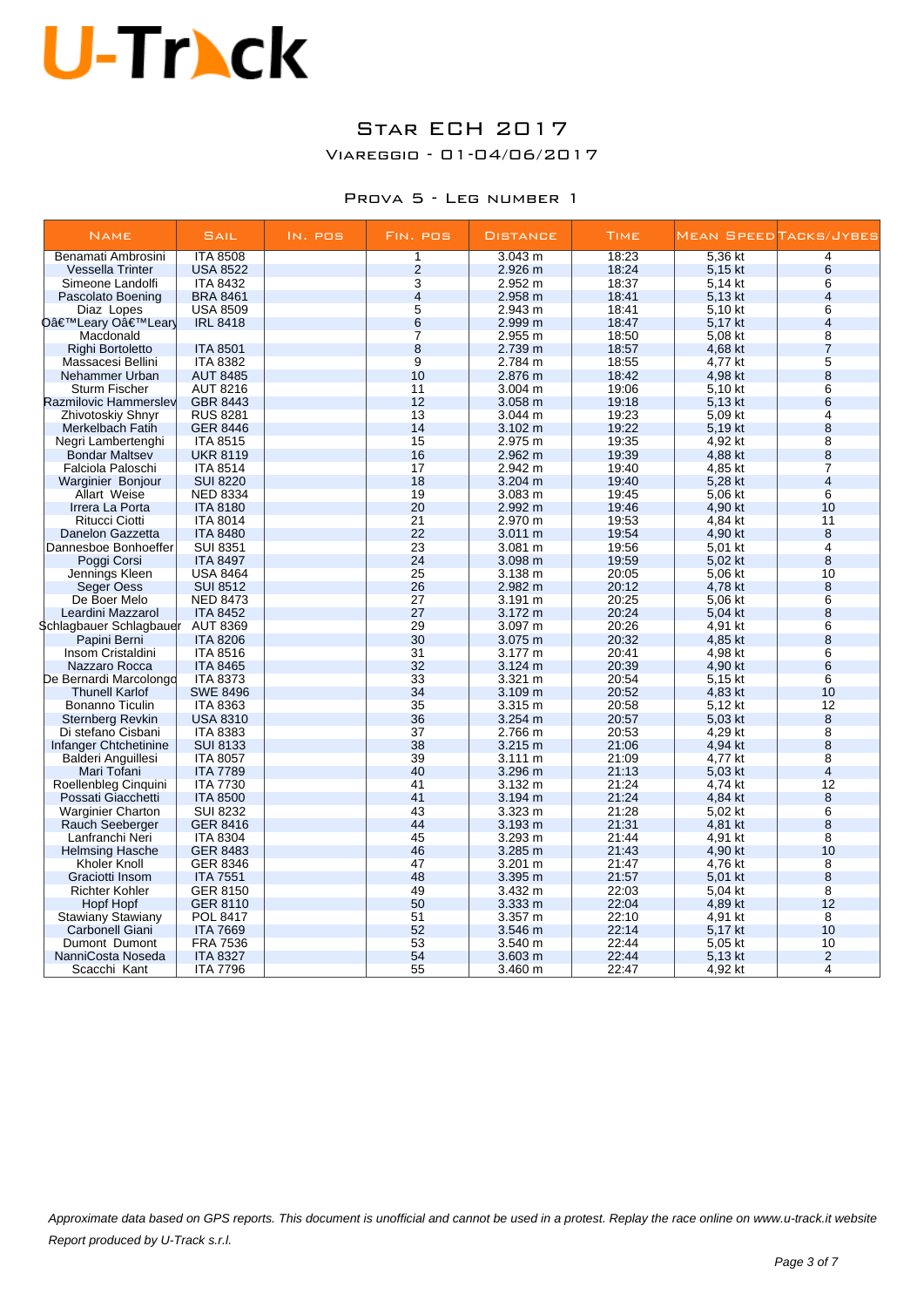## Star ECH 2017

Viareggio - 01-04/06/2017

#### Prova 5 - Leg number 2

| <b>NAME</b>              | SAIL            | IN. POS         | FIN. POS       | <b>DISTANCE</b> | <b>TIME</b> |         | Mean SpeedTacks/Jybes |
|--------------------------|-----------------|-----------------|----------------|-----------------|-------------|---------|-----------------------|
| <b>Ritucci Ciotti</b>    | <b>ITA 8014</b> | $\overline{21}$ | $\overline{a}$ | 21 m            |             |         |                       |
| Righi Bortoletto         | <b>ITA 8501</b> | 8               | ---            | 22 <sub>m</sub> |             |         |                       |
| Dannesboe Bonhoeffer     | <b>SUI 8351</b> | 23              | $\overline{a}$ | 13 <sub>m</sub> |             |         | 1                     |
| Benamati Ambrosini       | <b>ITA 8508</b> | $\mathbf{1}$    | $\overline{1}$ | 136 m           | 0:58        | 4,57 kt |                       |
| Vessella Trinter         | <b>USA 8522</b> | 2               | $\overline{2}$ | 129 m           | 1:00        | 4,21 kt |                       |
| Pascolato Boening        | <b>BRA 8461</b> | $\overline{4}$  | 3              | 134 m           | 0:49        | 5,33 kt |                       |
| Simeone Landolfi         | <b>ITA 8432</b> | 3               | $\overline{4}$ | 133 m           | 0:56        | 4,65 kt |                       |
| Macdonald                |                 | $\overline{7}$  | 5              | 142 m           | 0:54        | 5,13 kt |                       |
| D'Leary O'Learly         | <b>IRL 8418</b> | 6               | $\overline{6}$ | 134 m           | 1:01        | 4,29 kt |                       |
| Diaz Lopes               | <b>USA 8509</b> | 5               | $\overline{7}$ | 143 m           | 1:14        | 3,78 kt |                       |
| <b>Sturm Fischer</b>     | <b>AUT 8216</b> | 11              | 8              | 133 m           | 0:55        | 4.71 kt |                       |
| Razmilovic Hammerslev    | <b>GBR 8443</b> | 12              | 9              | 142 m           | 0:56        | 4,94 kt |                       |
| Zhivotoskiy Shnyr        | <b>RUS 8281</b> | 13              | 10             | 139 m           | 1:04        | 4,25 kt |                       |
| Nehammer Urban           | <b>AUT 8485</b> | 10              | 11             | 169 m           | 1:29        | 3,70 kt |                       |
| Warginier Bonjour        | <b>SUI 8220</b> | 18              | 12             | 145 m           | 0:50        | 5,67 kt |                       |
| Merkelbach Fatih         | <b>GER 8446</b> | 14              | 13             | 136 m           | 1:08        | 3,91 kt |                       |
| Allart Weise             | <b>NED 8334</b> | 19              | 14             | 144 m           | 0:51        | 5,51 kt |                       |
| Negri Lambertenghi       | <b>ITA 8515</b> | 15              | 15             | 137 m           | 1:07        | 3,99 kt |                       |
| <b>Bondar Maltsev</b>    | <b>UKR 8119</b> | 16              | 16             | 146 m           | 1:19        | 3,62 kt |                       |
| <b>Danelon Gazzetta</b>  | <b>ITA 8480</b> | 22              | 17             | 142 m           | 1:12        | 3,84 kt |                       |
| Jennings Kleen           | <b>USA 8464</b> | 25              | 18             | 138 m           | 1:02        | 4,34 kt |                       |
| Poggi Corsi              | <b>ITA 8497</b> | 24              | 19             | 133 m           | 1:08        | 3,82 kt |                       |
| De Boer Melo             | <b>NED 8473</b> | 27              | 20             | 143 m           | 0:52        | 5,36 kt |                       |
| Irrera La Porta          | <b>ITA 8180</b> | 20              | 21             | 154 m           | 1:29        | 3,37 kt |                       |
| Massacesi Bellini        | <b>ITA 8382</b> | 9               | 22             | 376 m           | 2:24        | 5,09 kt | $\overline{1}$        |
| Seger Oess               | <b>SUI 8512</b> | 26              | 23             | 141 m           | 1:11        | 3,88 kt |                       |
| Insom Cristaldini        | <b>ITA 8516</b> | 31              | 24             | 139 m           | 0:50        | 5,43 kt |                       |
| Schlagbauer Schlagbaue   | <b>AUT 8369</b> | 29              | 25             | 136 m           | 1:03        | 4,21 kt |                       |
| Nazzaro Rocca            | <b>ITA 8465</b> | 32              | 26             | 158 m           | 0:56        | 5,49 kt |                       |
| Leardini Mazzarol        | <b>ITA 8452</b> | 27              | 27             | 145 m           | 1:23        | 3,40 kt |                       |
| De Bernardi Marcolongo   | <b>ITA 8373</b> | 33              | 28             | 156 m           | 0:58        | 5,25 kt |                       |
| <b>Sternberg Revkin</b>  | <b>USA 8310</b> | 36              | 29             | 137 m           | 0:55        | 4,85 kt |                       |
| Falciola Paloschi        | <b>ITA 8514</b> | 17              | 30             | 313 m           | 2:26        | 4.18 kt | $\overline{2}$        |
| Infanger Chtchetinine    | <b>SUI 8133</b> | 38              | 31             | 157 m           | 0:59        | 5,19 kt |                       |
| Mari Tofani              | <b>ITA 7789</b> | 40              | 32             | 151 m           | 0:56        | 5,24 kt |                       |
| <b>Warginier Charton</b> | <b>SUI 8232</b> | 43              | 33             | 146 m           | 0:54        | 5,28 kt |                       |
| Possati Giacchetti       | <b>ITA 8500</b> | 41              | 34             | 143 m           | 1:00        | 4,66 kt |                       |
| <b>Bonanno Ticulin</b>   | <b>ITA 8363</b> | 35              | 35             | 129 m           | 1:38        | 2,58 kt |                       |
| Balderi Anguillesi       | <b>ITA 8057</b> | 39              | 36             | 134 m           | 1:23        | 3,14 kt |                       |
| <b>Rauch Seeberger</b>   | <b>GER 8416</b> | 44              | 37             | 164 m           | 1:06        | 4,83 kt | 1                     |
| <b>Thunell Karlof</b>    | <b>SWE 8496</b> | 34              | 38             | 157 m           | 1:48        | 2.83 kt | $\overline{1}$        |
| <b>Kholer Knoll</b>      | <b>GER 8346</b> | 47              | 38             | 143 m           | 0:54        | 5,18 kt |                       |
| <b>Helmsing Hasche</b>   | GER 8483        | 46              | 41             | 149 m           | 1:01        | 4,77 kt | $\mathbf{1}$          |
| Roellenbleg Cinquini     | <b>ITA 7730</b> | 41              | 41             | 137 m           | 1:22        | 3,27 kt |                       |
| Graciotti Insom          | <b>ITA 7551</b> | 48              | 42             | 158 m           | 0:57        | 5,40 kt |                       |
| <b>Richter Kohler</b>    | <b>GER 8150</b> | 49              | 43             | 156 m           | 0:55        | 5,53 kt |                       |
| Hopf Hopf                | <b>GER 8110</b> | 50              | 44             | 152 m           | 0:59        | 5,03 kt | $\overline{1}$        |
| <b>Carbonell Giani</b>   | <b>ITA 7669</b> | 52              | 45             | 139 m           | 0:51        | 5,31 kt |                       |
| Lanfranchi Neri          | <b>ITA 8304</b> | 45              | 46             | 136 m           | 1:26        | 3,08 kt | $\mathbf{1}$          |
| <b>Stawiany Stawiany</b> | POL 8417        | 51              | 47             | 141 m           | 1:10        | 3,94 kt |                       |
| Papini Berni             | <b>ITA 8206</b> | 30              | 48             | 377 m           | 3:00        | 4,07 kt | 5                     |
| NanniCosta Noseda        | <b>ITA 8327</b> | 54              | 49             | 150 m           | 0:55        | 5,33 kt |                       |
| Dumont Dumont            | <b>FRA 7536</b> | 53              | 50             | 153 m           | 0:58        | 5,15 kt |                       |
| Scacchi Kant             | <b>ITA 7796</b> | 55              | 51             | $141 \text{ m}$ | 1:01        | 4,51 kt | $\mathbf{1}$          |
| Di stefano Cisbani       | <b>ITA 8383</b> | 37              | 52             | 170 m           | 2:49        | 1,97 kt |                       |
|                          |                 |                 |                |                 |             |         |                       |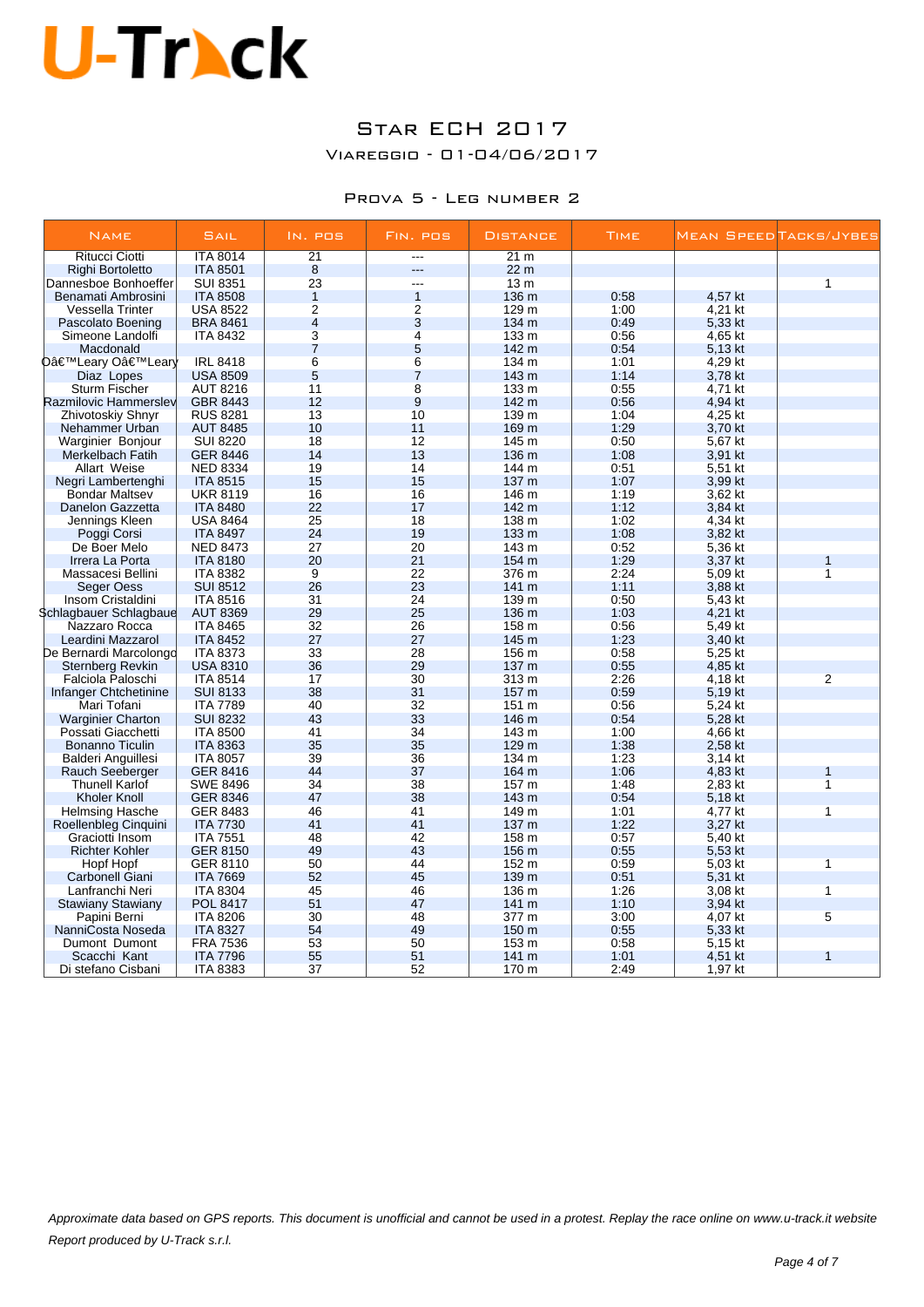## Star ECH 2017

Viareggio - 01-04/06/2017

#### Prova 5 - Leg number 3

| <b>NAME</b>                      | SAIL                               | $IN.$ $PQS$    | FIN. POS       | <b>DISTANCE</b> | <b>TIME</b>    |                    | Mean SpeedTacks/Jybes |
|----------------------------------|------------------------------------|----------------|----------------|-----------------|----------------|--------------------|-----------------------|
| Pascolato Boening                | <b>BRA 8461</b>                    | 3              | 1              | 2.605 m         | 19:16          | 4,38 kt            | 15                    |
| D'Leary O'Lear                   | <b>IRL 8418</b>                    | 6              | $\overline{2}$ | 2.624 m         | 19:11          | 4,43 kt            | 9                     |
| Benamati Ambrosini               | <b>ITA 8508</b>                    | 1              | 3              | 2.678 m         | 19:47          | 4,39 kt            | 15                    |
| <b>Vessella Trinter</b>          | <b>USA 8522</b>                    | $\overline{2}$ | $\overline{4}$ | 2.597 m         | 20:01          | 4,20 kt            | 9                     |
| Simeone Landolfi                 | <b>ITA 8432</b>                    | 4              | 5              | 2.650 m         | 19:57          | 4,30 kt            | 17                    |
| Macdonald                        |                                    | 5              | 6              | 2.665 m         | 19:42          | 4,38 kt            | 12                    |
| Diaz Lopes                       | <b>USA 8509</b>                    | $\overline{7}$ | $\overline{7}$ | 2.547 m         | 19:43          | 4,19 kt            | 5                     |
| Nehammer Urban                   | <b>AUT 8485</b>                    | 11             | 8              | 2.581 m         | 19:34          | 4,27 kt            | $\overline{9}$        |
| Razmilovic Hammerslev            | GBR 8443                           | 9              | 9              | 2.616 m         | 19:55          | 4,26 kt            | $\overline{8}$        |
| Jennings Kleen                   | <b>USA 8464</b>                    | 18             | 10             | 2.725 m         | 19:08          | 4,61 kt            | 11                    |
| <b>Sturm Fischer</b>             | <b>AUT 8216</b>                    | 8              | 11             | 2.635 m         | 20:45          | 4,11 kt            | 12                    |
| Merkelbach Fatih                 | <b>GER 8446</b>                    | 13             | 12             | 2.682 m         | 20:19          | 4,28 kt            | 10                    |
| Zhivotoskiy Shnyr                | <b>RUS 8281</b>                    | 10             | 13             | 2.547 m         | 20:46          | 3,97 kt            | 9                     |
| Warginier Bonjour                | <b>SUI 8220</b>                    | 12             | 14             | 2.706 m         | 20:49          | 4,21 kt            | 13                    |
| De Boer Melo                     | <b>NED 8473</b>                    | 20             | 15             | 2.677 m         | 20:15          | 4,28 kt            | 6                     |
| Negri Lambertenghi               | <b>ITA 8515</b>                    | 15             | 16             | 2.522 m         | 20:51          | 3,92 kt            | 13                    |
| Allart Weise                     | <b>NED 8334</b>                    | 14             | 17             | 2.636 m         | 21:16          | 4,02 kt            | 17                    |
| Poggi Corsi                      | <b>ITA 8497</b>                    | 19             | 18             | 2.659 m         | 20:46          | 4,15 kt            | 14                    |
| Seger Oess                       | <b>SUI 8512</b>                    | 23             | 19             | 2.666 m         | 20:32          | 4,21 kt            | 13                    |
| Irrera La Porta                  | <b>ITA 8180</b>                    | 21             | 20             | 2.448 m         | 21:15          | 3,73 kt            | 12                    |
| Danelon Gazzetta                 | <b>ITA 8480</b>                    | 17             | 21             | 2.550 m         | 21:29          | 3.85 kt            | 14                    |
| <b>Bondar Maltsev</b>            | <b>UKR 8119</b>                    | 16             | 23             | 2.523 m         | 21:45          | 3,76 kt            | 15                    |
| Nazzaro Rocca                    | <b>ITA 8465</b>                    | 26             | 24             | 2.592 m         | 21:29          | 3,91 kt            | $\overline{9}$        |
|                                  | <b>SUI 8133</b>                    | 31             | 25             | 2.496 m         | 21:34          | 3,75 kt            | $\overline{9}$        |
| Infanger Chtchetinine            | <b>ITA 8382</b>                    | 22             | 26             | 2.636 m         | 22:34          | 3,79 kt            | $\overline{9}$        |
| Massacesi Bellini<br>Mari Tofani | <b>ITA 7789</b>                    | 32             | 27             | 2.595 m         | 21:47          | 3.86 kt            | 16                    |
|                                  |                                    | 27             | 28             |                 |                |                    | 14                    |
| Leardini Mazzarol                | <b>ITA 8452</b><br><b>AUT 8369</b> | 25             | 29             | 2.571 m         | 22:19<br>22:36 | 3,73 kt<br>3,75 kt | 15                    |
| Schlagbauer Schlagbaue           |                                    |                |                | 2.618 m         |                |                    | 10                    |
| Balderi Anguillesi               | <b>ITA 8057</b><br><b>ITA 8516</b> | 36<br>24       | 31<br>32       | 2.491 m         | 21:46          | 3,71 kt            | 15                    |
| Insom Cristaldini                |                                    | 28             | 33             | 2.749 m         | 22:56          | 3.88 kt            |                       |
| De Bernardi Marcolongd           | <b>ITA 8373</b>                    |                |                | 2.632 m         | 22:52          | 3,73 kt            | 18                    |
| Falciola Paloschi                | <b>ITA 8514</b>                    | 30             | 35             | 2.483 m         | 22:49          | 3,53 kt            | 8                     |
| Sternberg Revkin                 | <b>USA 8310</b>                    | 29             | 36             | 2.615 m         | 23:00          | 3,68 kt            | 12                    |
| <b>Warginier Charton</b>         | <b>SUI 8232</b>                    | 33             | 37             | 2.703 m         | 22:35          | 3,88 kt            | 14                    |
| Roellenbleg Cinquini             | <b>ITA 7730</b>                    | 41             | 38             | 2.688 m         | 22:18          | 3,91 kt            | 12                    |
| Rauch Seeberger                  | <b>GER 8416</b>                    | 37             | 39             | 2.651 m         | 22:29          | 3,82 kt            | $\overline{4}$        |
| Lanfranchi Neri                  | <b>ITA 8304</b>                    | 46             | 40             | 2.503 m         | 22:06          | 3,67 kt            | 10                    |
| <b>Richter Kohler</b>            | <b>GER 8150</b>                    | 43             | 41             | 2.646 m         | 22:26          | 3,82 kt            | 10                    |
| Carbonell Giani                  | <b>ITA 7669</b>                    | 45             | 42             | 2.484 m         | 22:19          | 3,61 kt            | 3                     |
| <b>Helmsing Hasche</b>           | <b>GER 8483</b>                    | 41             | 43             | 2.553 m         | 22:49          | 3,63 kt            | 12                    |
| Kholer Knoll                     | GER 8346                           | 38             | 44             | 2.663 m         | 23:03          | 3,74 kt            | 14                    |
| Hopf Hopf                        | <b>GER 8110</b>                    | 44             | 45             | 2.629 m         | 22:42          | 3,75 kt            | 12                    |
| Possati Giacchetti               | <b>ITA 8500</b>                    | 34             | 46             | 2.552 m         | 23:26          | 3,53 kt            | 11                    |
| <b>Stawiany Stawiany</b>         | POL 8417                           | 47             | 47             | 2.475 m         | 22:44          | 3,53 kt            | 16                    |
| Graciotti Insom                  | <b>ITA 7551</b>                    | 42             | 48             | 2.502 m         | 23:15          | 3,49 kt            | 17                    |
| <b>Bonanno Ticulin</b>           | <b>ITA 8363</b>                    | 35             | 49             | 2.637 m         | 23:44          | 3,60 kt            | 11                    |
| Dumont Dumont                    | <b>FRA 7536</b>                    | 50             | 50             | 2.535 m         | 22:42          | 3,62 kt            | 7                     |
| <b>Thunell Karlof</b>            | <b>SWE 8496</b>                    | 38             | 50             | 2.556 m         | 23:41          | 3,50 kt            | 14                    |
| Papini Berni                     | <b>ITA 8206</b>                    | 48             | 52             | 2.514 m         | 23:14          | 3,51 kt            | 14                    |
| NanniCosta Noseda                | <b>ITA 8327</b>                    | 49             | 53             | 2.553 m         | 23:06          | 3,58 kt            | 6                     |
| Scacchi Kant                     | <b>ITA 7796</b>                    | 51             | 54             | 2.418 m         | 23:05          | 3,39 kt            | 26                    |
| Di stefano Cisbani               | <b>ITA 8383</b>                    | 52             | 55             | 2.423 m         | 23:01          | 3,41 kt            | 5                     |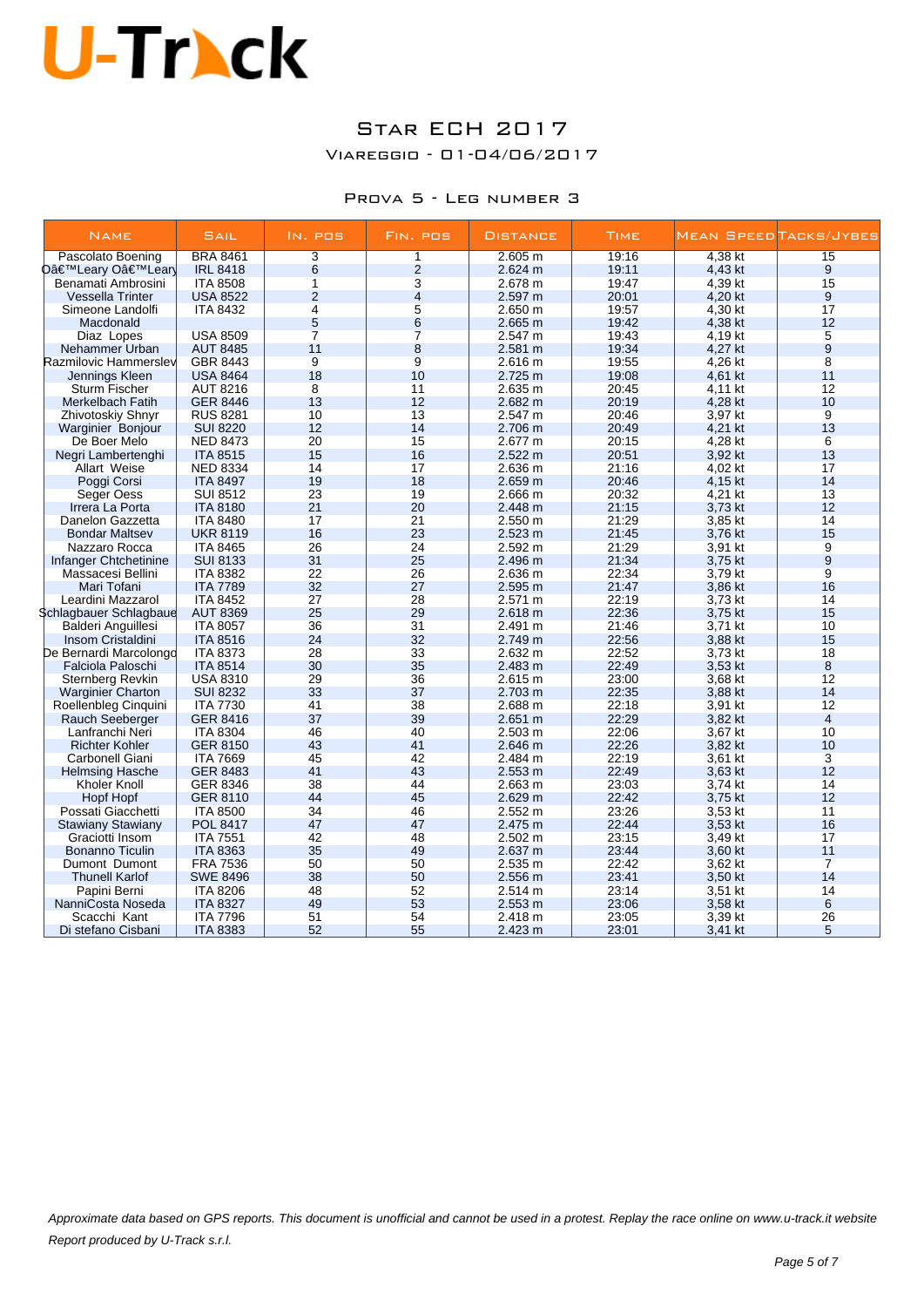## Star ECH 2017

Viareggio - 01-04/06/2017

#### Prova 5 - Leg number 4

| <b>NAME</b>                     | SAIL            | IN. POS        | FIN. POS       | <b>DISTANCE</b>   | TIME  |         | Mean SpeedTacks/Jybes   |
|---------------------------------|-----------------|----------------|----------------|-------------------|-------|---------|-------------------------|
| Macdonald                       |                 | $\overline{6}$ | 1              | 3.457 m           | 25:04 | 4.47 kt | $\overline{6}$          |
| Diaz Lopes                      | <b>USA 8509</b> | $\overline{7}$ | $\overline{2}$ | $3.337 \; m$      | 24:58 | 4,33 kt | 9                       |
| Vessella Trinter                | <b>USA 8522</b> | 4              | $\overline{3}$ | 3.204 m           | 25:29 | 4,07 kt | $\overline{5}$          |
| Merkelbach Fatih                | <b>GER 8446</b> | 12             | $\overline{4}$ | 3.392 m           | 24:33 | 4,48 kt | 10                      |
| Razmilovic Hammersley           | GBR 8443        | 9              | 5              | 3.421 m           | 25:39 | 4,32 kt | 8                       |
| Simeone Landolfi                | <b>ITA 8432</b> | 5              | 6              | 3.529 m           | 27:04 | 4,22 kt | 11                      |
| Pascolato Boening               | <b>BRA 8461</b> | $\mathbf{1}$   | $\overline{7}$ | 3.604 m           | 28:01 | 4,17 kt | 9                       |
| <b>Seger Oess</b>               | <b>SUI 8512</b> | 19             | 8              | 3.219 m           | 24:58 | 4,18 kt | $\overline{7}$          |
| O'Leary O'Lear <mark>l</mark> y | <b>IRL 8418</b> | $\overline{2}$ | $\overline{9}$ | 3.597 m           | 28:24 | 4,10 kt | $\overline{\mathbf{7}}$ |
| Jennings Kleen                  | <b>USA 8464</b> | 10             | 10             | 3.594 m           | 27:18 | 4,27 kt | 9                       |
| Poggi Corsi                     | <b>ITA 8497</b> | 18             | 11             | 3.319 m           | 25.51 | 4,16 kt | $6\overline{6}$         |
| <b>Sturm Fischer</b>            | <b>AUT 8216</b> | 11             | 12             | 3.550 m           | 27:04 | 4,25 kt | 4                       |
| Nehammer Urban                  | <b>AUT 8485</b> | 8              | 13             | 3.679 m           | 28:03 | 4,25 kt | 15                      |
| Warginier Bonjour               | <b>SUI 8220</b> | 14             | 14             | $3.590 \; m$      | 27:12 | 4,28 kt | 5                       |
| De Boer Melo                    | <b>NED 8473</b> | 15             | 15             | 3.436 m           | 27:19 | 4,08 kt | 22                      |
| Benamati Ambrosini              | <b>ITA 8508</b> | 3              | 16             | $3.900 \text{ m}$ | 30:04 | 4,20 kt | 11                      |
| Insom Cristaldini               | <b>ITA 8516</b> | 32             | 17             | $3.154 \text{ m}$ | 24:46 | 4,13 kt | $\overline{7}$          |
| <b>Sternberg Revkin</b>         | <b>USA 8310</b> | 36             | 18             | $3.308 \text{ m}$ | 24:34 | 4,36 kt | $\overline{4}$          |
| Danelon Gazzetta                | <b>ITA 8480</b> | 21             | 19             | $3.560 \; m$      | 27:49 | 4,15 kt | 10                      |
| Infanger Chtchetinine           | <b>SUI 8133</b> | 25             | 20             | 3.533 m           | 26:45 | 4,28 kt | $\overline{7}$          |
|                                 |                 |                | 21             |                   |       |         |                         |
| <b>Warginier Charton</b>        | <b>SUI 8232</b> | 37             |                | $3.217 \text{ m}$ | 25:38 | 4,07 kt | 12                      |
| <b>Zhivotoskiy Shnyr</b>        | <b>RUS 8281</b> | 13             | 22             | 3.780 m           | 29:27 | 4,16 kt | 11                      |
| <b>Balderi Anguillesi</b>       | <b>ITA 8057</b> | 31             | 23             | 3.491 m           | 26:19 | 4,30 kt | $\overline{4}$          |
| Leardini Mazzarol               | <b>ITA 8452</b> | 28             | 24             | 3.229 m           | 26:47 | 3,91 kt | 13                      |
| Negri Lambertenghi              | <b>ITA 8515</b> | 16             | 25             | 3.598 m           | 29:23 | 3,97 kt | 11                      |
| Dannesboe Bonhoeffer            | <b>SUI 8351</b> |                | 26             | 3.564 m           | 26:51 | 4,30 kt | $\overline{4}$          |
| Rauch Seeberger                 | GER 8416        | 39             | 27             | 3.428 m           | 25:58 | 4,28 kt | $\overline{7}$          |
| Mari Tofani                     | <b>ITA 7789</b> | 27             | 28             | 3.290 m           | 27:09 | 3,93 kt | 6                       |
| Possati Giacchetti              | <b>ITA 8500</b> | 46             | 29             | $3.290 \text{ m}$ | 25:38 | 4,16 kt | 5                       |
| <b>Allart Weise</b>             | <b>NED 8334</b> | 17             | 30             | 3.684 m           | 29:43 | 4,02 kt | 5                       |
| Roellenbleg Cinguini            | <b>ITA 7730</b> | 38             | 31             | 3.595 m           | 26:43 | 4,36 kt | $\overline{4}$          |
| <b>Helmsing Hasche</b>          | <b>GER 8483</b> | 43             | 32             | $3.060 \; m$      | 26:20 | 3,77 kt | 24                      |
| Falciola Paloschi               | <b>ITA 8514</b> | 35             | 33             | $3.465 \text{ m}$ | 27:03 | 4,15 kt | 9                       |
| <b>Stawiany Stawiany</b>        | <b>POL 8417</b> | 47             | 34             | 3.317 m           | 26:07 | 4,12 kt | 5                       |
| <b>Bondar Maltsev</b>           | <b>UKR 8119</b> | 23             | 35             | 3.452 m           | 29:38 | 3,77 kt | 11                      |
| NanniCosta Noseda               | <b>ITA 8327</b> | 53             | 36             | 2.945 m           | 25:36 | 3,73 kt | 5                       |
| <b>Richter Kohler</b>           | <b>GER 8150</b> | 41             | 37             | 3.610 m           | 27:17 | 4,29 kt | $\overline{8}$          |
| Massacesi Bellini               | <b>ITA 8382</b> | 26             | 38             | 3.584 m           | 29:16 | 3,97 kt | 15                      |
| Dumont Dumont                   | <b>FRA 7536</b> | 50             | 39             | 3.174 m           | 26:59 | 3,81 kt | 10                      |
| <b>Kholer Knoll</b>             | <b>GER 8346</b> | 44             | 40             | 3.230 m           | 27:42 | 3,78 kt | 20                      |
| Hopf Hopf                       | GER 8110        | 45             | 41             | 3.508 m           | 27:49 | 4,09 kt | 11                      |
| Nazzaro Rocca                   | <b>ITA 8465</b> | 24             | 42             | 3.803 m           | 30:39 | 4,02 kt | 11                      |
| <b>Thunell Karlof</b>           | <b>SWE 8496</b> | 50             | 43             | 3.253 m           | 27:23 | 3,85 kt | 17                      |
| Graciotti Insom                 | <b>ITA 7551</b> | 48             | 44             | 3.634 m           | 28:30 | 4,13 kt | 17                      |
| De Bernardi Marcolongo          | <b>ITA 8373</b> | 33             | 45             | 3.528 m           | 30:00 | 3,81 kt | 6                       |
| <b>Ritucci Ciotti</b>           | <b>ITA 8014</b> |                | 46             | $3.451 \text{ m}$ | 29:59 | 3,73 kt | 11                      |
| Righi Bortoletto                | <b>ITA 8501</b> |                | 47             | 3.658 m           | 32:30 | 3,65 kt | $\overline{3}$          |
| <b>Bonanno Ticulin</b>          | <b>ITA 8363</b> | 49             | 48             | 3.688 m           | 28:55 | 4,13 kt | 11                      |
| Schlagbauer Schlagbauer         | <b>AUT 8369</b> | 29             | 49             | 4.128 m           | 31:12 | 4,29 kt | 11                      |
| Papini Berni                    | <b>ITA 8206</b> | 52             | 50             | 3.496 m           | 28:54 | 3,92 kt | 15                      |
|                                 |                 | 20             | 51             |                   |       |         | 23                      |
| Irrera La Porta                 | <b>ITA 8180</b> | 42             |                | 4.071 m           | 33:58 | 3,88 kt |                         |
| Carbonell Giani                 | <b>ITA 7669</b> |                | 52             | 3.988 m           | 31:18 | 4,13 kt | 5                       |
| Di stefano Cisbani              | <b>ITA 8383</b> | 55             | 53             | 3.315 m           | 29:56 | 3,59 kt | 9                       |
| Lanfranchi Neri                 | <b>ITA 8304</b> | 40             | 54             | 4.169 m           | 33:01 | 4,09 kt | 5                       |
| Scacchi Kant                    | <b>ITA 7796</b> | 54             | 55             | 3.416 m           | 31:30 | 3,51 kt | $\overline{9}$          |